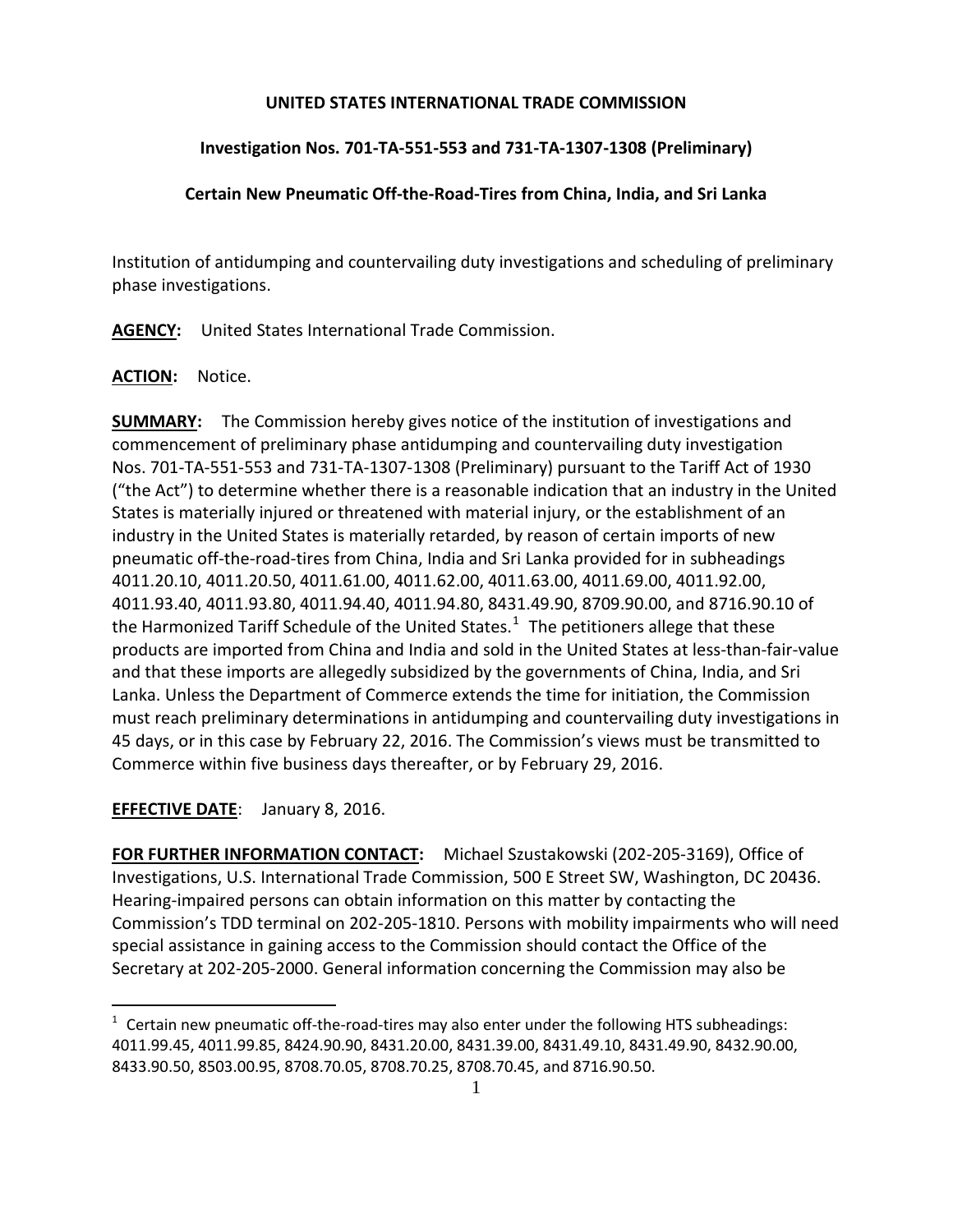obtained by accessing its internet server (*[http://www.usitc.gov](http://www.usitc.gov/)*). The public record for these investigations may be viewed on the Commission's electronic docket (EDIS) at *[http://edis.usitc.gov](http://edis.usitc.gov/)*.

#### **SUPPLEMENTARY INFORMATION:**

**Background.**--These investigations are being instituted, pursuant to sections 703(a) and 733(a) of the Tariff Act of 1930 (19 U.S.C. §§ 1671b(a) and 1673b(a)), in response to petitions filed on January 8, 2016, by Titan Tire Corporation of Des Moines, Iowa and the United Steel, Paper and Forestry, Rubber, Manufacturing, Energy, Allied Industrial and Service Workers International Union, AFL-CIO, CLC of Pittsburgh, Pennsylvania.

For further information concerning the conduct of these investigations and rules of general application, consult the Commission's Rules of Practice and Procedure, part 201, subparts A and B (19 CFR part 201), and part 207, subparts A and B (19 CFR part 207).

**Participation in the investigation and public service list.**--Persons (other than petitioners) wishing to participate in the investigations as parties must file an entry of appearance with the Secretary to the Commission, as provided in sections 201.11 and 207.10 of the Commission's rules, not later than seven days after publication of this notice in the *Federal Register*. Industrial users and (if the merchandise under investigation is sold at the retail level) representative consumer organizations have the right to appear as parties in Commission antidumping duty and countervailing duty investigations. The Secretary will prepare a public service list containing the names and addresses of all persons, or their representatives, who are parties to these investigations upon the expiration of the period for filing entries of appearance.

**Limited disclosure of business proprietary information (BPI) under an administrative protective order (APO) and BPI service list.**--Pursuant to section 207.7(a) of the Commission's rules, the Secretary will make BPI gathered in these investigations available to authorized applicants representing interested parties (as defined in 19 U.S.C. § 1677(9)) who are parties to the investigations under the APO issued in the investigations, provided that the application is made not later than seven days after the publication of this notice in the *Federal Register*. A separate service list will be maintained by the Secretary for those parties authorized to receive BPI under the APO.

**Conference.**--The Commission's Director of Investigations has scheduled a conference in connection with these investigations for 9:30 a.m. on Friday, January 29, 2016, at the U.S. International Trade Commission Building, 500 E Street SW, Washington, DC. Requests to appear at the conference should be emailed to [William.bishop@usitc.gov](mailto:William.bishop@usitc.gov) and [Sharon.bellamy@usitc.gov](mailto:Sharon.bellamy@usitc.gov)) (DO NOT FILE ON EDIS) on or before January 27, 2016. Parties in support of the imposition of countervailing and antidumping duties in these investigations and parties in opposition to the imposition of such duties will each be collectively allocated one hour within which to make an oral presentation at the conference. A nonparty who has